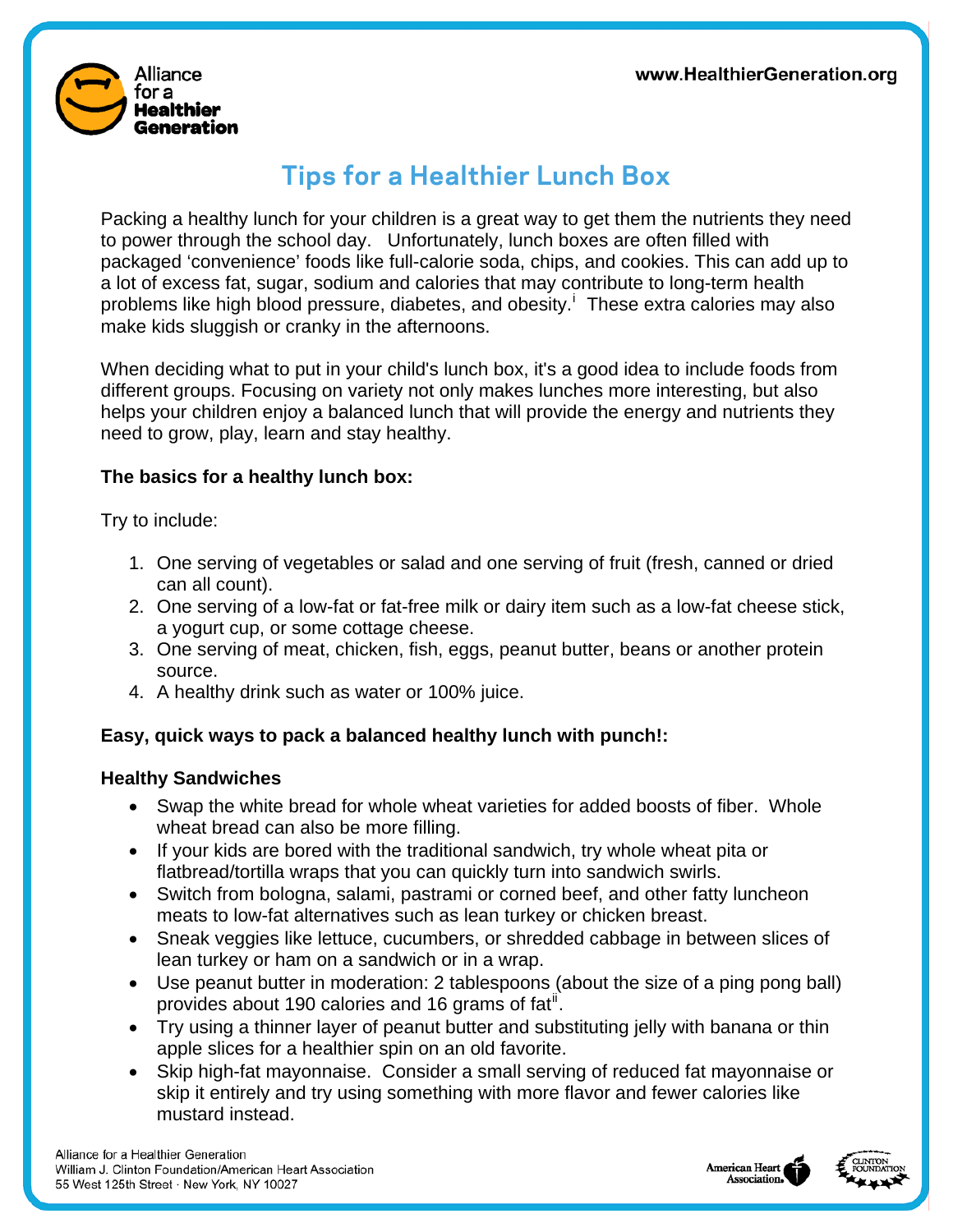

#### **Pack a Salad**

- Make it colorful: start with a base of dark greens then load up on bright veggies such as pepper, cucumbers, tomatoes and carrots.
- A salad can be more than just a side item. To make it the main entrée, include a lean protein like hard boiled eggs, beans or grilled chicken.
- Pack low-fat or fat-free dressing in a separate container to prevent the whole thing from getting mushy. Kids can drizzle it right on the salad before eating.
- If you're not a fan of washing, chopping, and preparing salad, consider making it easier by buying bags of lettuce or precut carrots or make extra salad for dinner and just pack the leftovers for lunch the next day.

### **Easy Entrées**

- Make a cold pasta salad made from whole wheat noodles leftover from the previous night's dinner—put in a portable container and voila!
- Mix plain brown rice with canned beans or shredded lean meat for a high dose of protein and fiber.
- Pack hummus with fresh veggies and whole wheat pita triangles or flatbreads for dipping.
- Include low-fat or fat-free cottage cheese with carrots, cherry tomatoes, fresh berries, or melon. This makes for a calcium-rich, high-protein lunch.

## **Healthy Drinks**

- If you pack juice, make sure it's 100% juice. All fruit drinks are required to list the "% juice" on the label. Many juice drinks contain no more than 10% juice and are mixed with a lot of sugar.
- Water and low-fat milk are the best drinks for children. They can be frozen to help keep foods in the lunch box cool and will usually be defrosted for drinking by lunch time.

## **Energy Snacks**

- Swap traditional fried chips for baked potato or corn chips.
- Pack salt-free, dry-roasted almonds, hazelnuts, or walnuts to provide kids with a dose of heart-healthy essential fatty acids—be sure to cap the serving at ¼ cup since nuts are high in calories.
- Try a lowfat or light yogurt in exchange for the full calorie varieties targeted at children. If you'd prefer to avoid artificial sweeteners, try packing fat-free plain yogurt mixed with fresh fruit.
- Select whole grain granola bars that are low in fat and sugar take a look at the food label and choose the ones that contain less than 1g of saturated fat per serving and are no more than 35% sugar by weight. To figure the percentage of sugar per